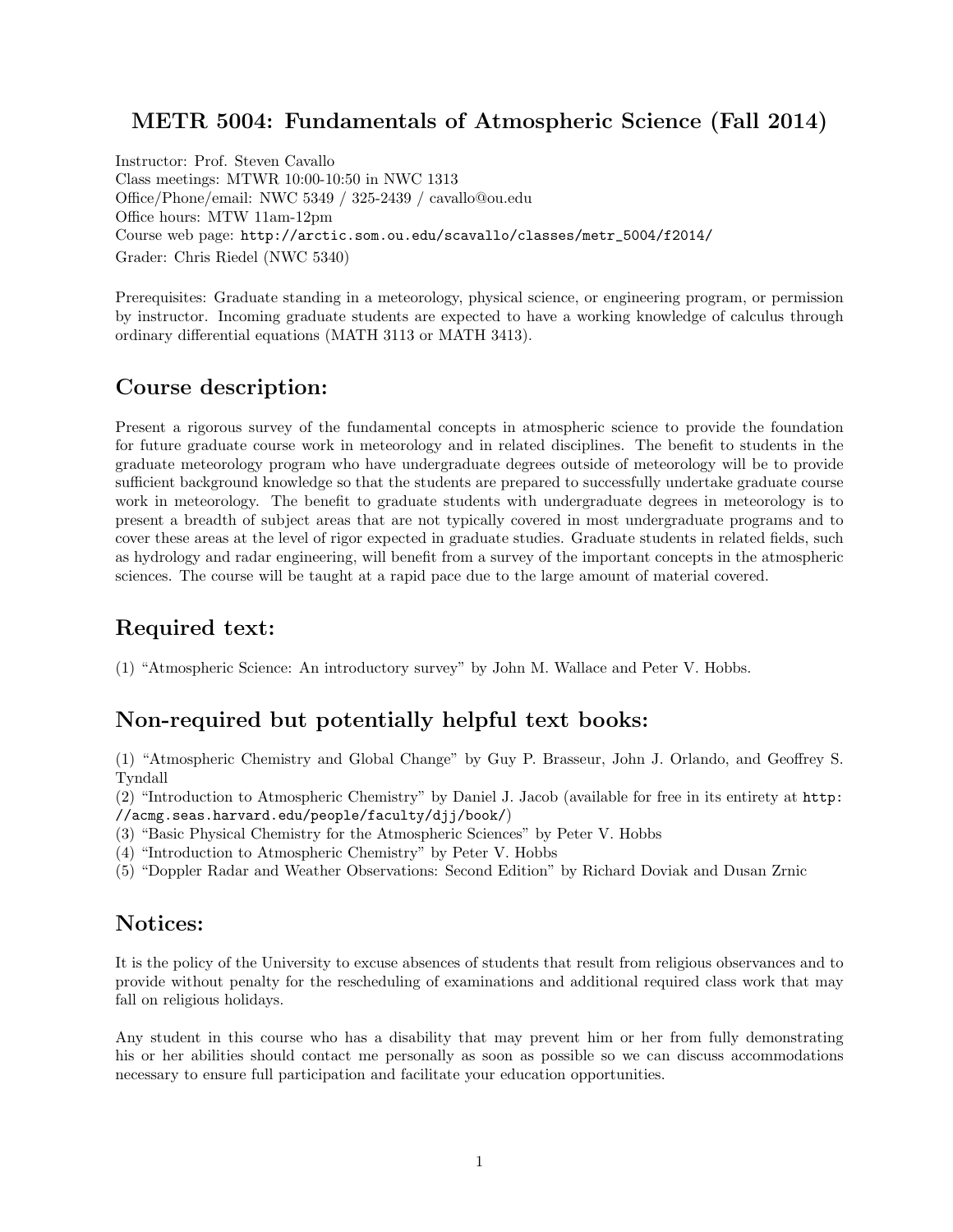## Grading:

Grade percentages will be determined as shown below. Note that there will almost certainly be a grading curve, with final grades based on a relative grade distribution of the class. Course grade weights:

| Component              | Tentative date             | Relative weight |
|------------------------|----------------------------|-----------------|
| Homeworks/Quizzes      | In-class quizzes           | $10\%$          |
|                        | usually on Thursday        |                 |
| Chemistry Midterm Exam | Thursday September 18      | $15\%$          |
| Exam 1                 | Thursday October 23        | 20%             |
| Exam 2                 | Thursday November 20       | 25%             |
| Final Exam             | Thursday December 8 8-10am | $30\%$          |

## Homeworks/Quizzes:

Homeworks will occasionally be assigned for you to turn in for a grade. There will be also be in-class quizzes over the reading material from the Wallace and Hobbs (denoted as "W&H" on the schedule) textbook. Inclass quizzes will be announced ahead of time so that you can prepare. A good way to prepare for quizzes is to do the practice problems at the end of the corresponding chapters before the quiz (refer to the list of practice problems provided in this syllabus). Quizzes will be closed notes and closed books. Although quizzes will focus on the reading material of that particular week, there may also be questions from earlier material. There may be additional quizzes or homeworks from material covered by guest lecturers that may not be from W&H.

Quizzes are meant to help (1) keep you up-to-date with the fast-paced structure of this course and (2) prepare you for the types of questions that may appear on exams. Since quizzes cover concepts that are usually being covered the same week of class, they will have the lowest weight on your overall course grade in order to minimize the penalty on your grade. Furthermore, one quiz grade will be dropped to take into account travel, an unavoidable absence, or a bad day. No make up quizzes will be allowed.

## Chemistry midterm exam:

There will be an exam covering basic physical chemistry before your atmospheric chemistry unit in order to help you brush up on your chemistry background before jumping into atmospheric chemistry. To best prepare, read chapters 1,2,3,4,and 7 of "Basic Physical Chemistry for the Atmospheric Sciences" by Peter V. Hobbs before taking this exam. We will provide you with these readings, so it is not necessary to buy this book. Exam questions will be similar to the problems found at the end of the corresponding chapters. We will also provide you with a handout containing hints and solutions to selected exercises from these textbook problems. The exam is closed notes and closed books.

#### Exams:

There will be 2 regular exams, tentatively planned for the dates listed on the schedule. Note that while the second exam will focus on the material covered after the first exam, there may be questions or concepts from earlier material. Exams will be closed notes and closed books.

## Final exam:

The final exam is scheduled for Thursday Dec. 8 8-10am. It will be cumulative, closed notes, and closed books.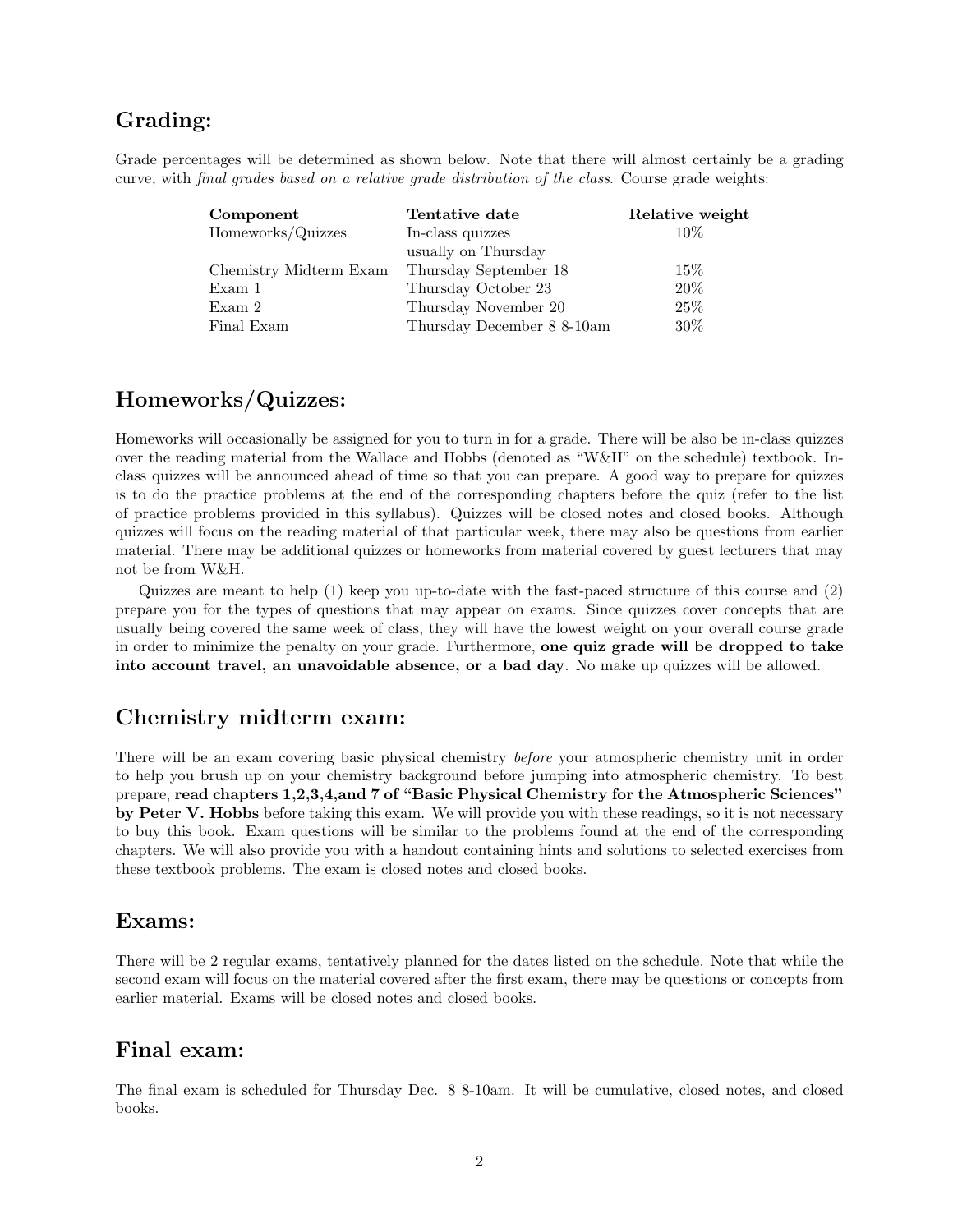# Suggested practice problems:

The problems listed below are good practice problems from the W&H textbook. They will not be graded, but doing these problems will help you to learn the concepts covered in this course. Solutions to most of the problems below will be provided on the course web page or on D2L.

| Chapter 1:                      | 1.6, 1.8, 1.9, 1.11, 1.12, 1.13, 1.16, 1.17, 1.19, 1.20, 1.21                                                                                                                                     |
|---------------------------------|---------------------------------------------------------------------------------------------------------------------------------------------------------------------------------------------------|
| Chapter 2:                      | 2.7, 2.8, 2.9, 2.10, 2.14, 2.15, 2.16, 2.18, 2.20, 2.21                                                                                                                                           |
| Chapter 3:                      | 3.18, 3.19, 3.20, 3.25, 3.26, 3.27, 3.28, 3.29, 3.32, 3.33, 3.35, 3.37, 3.38, 3.39, 3.41, 3.42,<br>3.43, 3.45, 3.46, 3.47, 3.48, 3.49, 3.50, 3.53, 3.54, 3.58, 3.59, 3.60, 3.61, 3.62, 3.64, 3.65 |
| Chapter 4:                      | 4.11, 4.12, 4.14, 4.15, 4.16, 4.17, 4.20, 4.31, 4.39, 4.40, 4.41, 4.43, 4.45, 4.46, 4.47, 4.48,<br>4.54, 4.55, 4.56                                                                               |
| Chapter 5:                      | 5.12, 5.13, 5.14, 5.15, 5.16, 5.17, 5.18, 5.19, 5.20, 5.23, 5.24, 5.25, 5.26, 5.27, 5.28, 5.29,<br>5.30, 5.31                                                                                     |
| Chapter 6:                      | 6.8, 6.10, 6.11, 6.13, 6.14, 6.15, 6.16, 6.17, 6.18, 6.20, 6.21, 6.22, 6.23, 6.24, 6.25, 6.26,<br>6.27, 6.28, 6.29, 6.30, 6.31, 6.32, 6.33, 6.34, 6.35, 6.36, 6.38, 6.39, 6.40                    |
| Chapter 7:                      | 7.5, 7.7, 7.8, 7.12, 7.16, 7.19, 7.20, 7.22, 7.23, 7.26, 7.27, 7.33, 7.34, 7.35, 7.37, 7.39,<br>7.44, 7.45                                                                                        |
| Chapter $8$ (through $8.3$ ):   | $8.8(a-1), 8.12, 8.13, 8.14, 8.15$                                                                                                                                                                |
| Chapter $8(8.4 \text{ only})$ : | $8.8(m-v)$ , 8.16, 8.17, 8.18, 8.19, 8.20, 8.21                                                                                                                                                   |
| Chapter 9:                      | 9.7, 9.8, 9.9, 9.10, 9.11, 9.16, 9.17, 9.19, 9.24, 9.25, 9.26, 9.27, 9.29                                                                                                                         |
| Chapter 10:                     | 10.5, 10.6, 10.7, 10.8, 10.10, 10.12, 10.13, 10.14, 10.16, 10.18, 10.19                                                                                                                           |